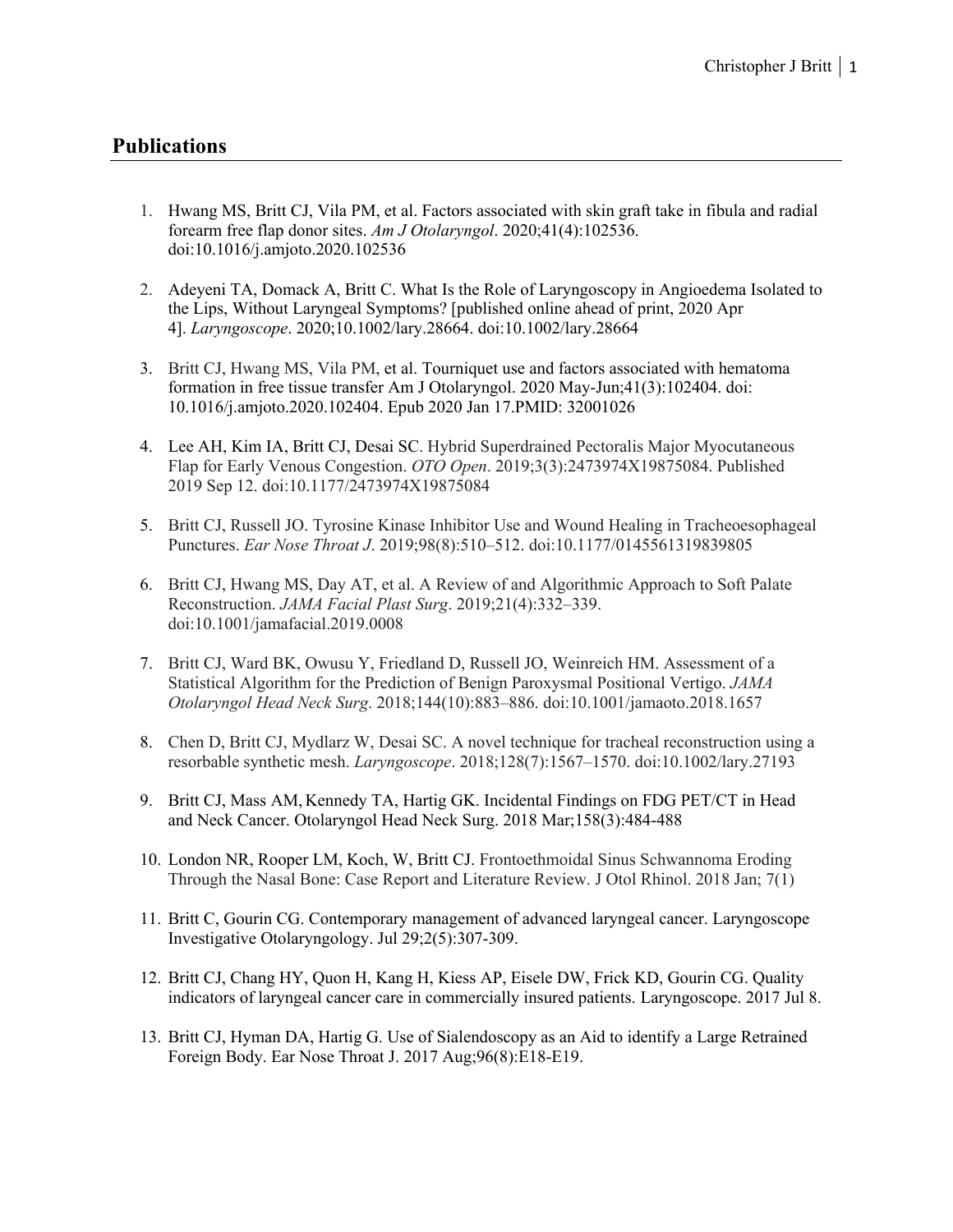- 14. Gessert TG, Britt CJ, Maas AM, Wieland AM, Harari PM, Hartig GK. Chondroradionecrosis of the larynx: 24-year University of Wisconsin experience. Head Neck. 2017 Jun;39(6):1189-1194.
- 15. Rohrbach MR, Britt CJ, Schwalbe M, Wieland AM, Hartig GK. p16 Immunohistochemistry Is a Useful Diagnostic Adjunct in Cases of Metastatic Cervical Carcinoma of Unknown Origin J Oral Maxillofac Surg. 2017 Mar;75(3):525-529.
- 16. Britt CJ, Stein AP, Gessert T, Pflum Z, Saha S, Hartig GK. Factors influencing sialocele or salivary fistula formation postparotidectomy. Head Neck. 2017 Feb;39(2):387-391.
- 17. Britt CJ, Marcus B. Energy-Based Facial Rejuvenation: Advances in Diagnosis and Treatment. JAMA Facial Plast Surg. 2017 Jan 1;19(1):64-71.
- 18. Britt CJ, Coughlin AR, Gubbels SP. Bone-anchored hearing aid and skin graft removal with subsequent cochlear implantation. Laryngoscope. 2016 Nov;126(11):2601-2604.
- 19. Lippert D, Hoffman MR, Britt CJ, Jones CA, Hernandez J, Ciucci MR, McCulloch TM. Preliminary Evaluation of Functional Swallow After Total Laryngectomy Using High-Resolution Manometry. Ann Otol Rhinol Laryngol. 2016 Jul;125(7):541-9.
- 20. Britt CJ, Rohrbach MR, McCulloch T. Tracheal Exposure: Anticipatory Management of the Difficult Airway: A Case Report. Head Neck. 2016 Jun;38(6):E2446-E2448.
- 21. Lippert DC, Britt CJ, Pflum ZE, Rush PS, Hartig GK. Metastatic Synovial Sarcoma of the Scalp: Case Report. Head and Neck. Head Neck. 2016 Feb;38(2):E45-8.
- 22. Britt CJ, Stein AP, Patel PN, Harari PM, Hartig GK. Incidental Parotid Neoplasms: Pathology and Prevalence. Otolaryngol Head Neck Surg. Otolaryngol Head Neck Surg. 2015 Oct;153(4):566-8.
- 23. Stein AP, Britt CJ, Saha S, McCulloch TM, Wieland AM, Harari PM, Hartig GK. Patient and tumor characteristics predictive of primary parotid gland malignancy: a 20-year experience at the University of Wisconsin. Am J Otolaryngol. 2015 May-Jun;36(3):429-34.
- 24. Britt CJ, Lippert D, Kammer R, Ford CN, Dailey SH, McCulloch T, Hartig G. Secondary tracheoesophageal puncture in-office using seldinger technique. Otolaryngol Head Neck Surg. 2014 May;150(5):808-12.
- 25. Britt CJ, Patel P, Stein A, Harari P, Hartig G. Rates of Malignancy in Incidental and Asymptomatic Parotid Lesions. Int'l Journal of Radiation Oncology. 2014 Feb;88(2); Supplement 519

## **Presentations**

1. Britt CJ, Smith R, Boahene K. Narrow Field Fibula Flap. Poster Presentation. Combined Otolaryngologic Spring Meeting. May 3-4, 2019. Austin, TX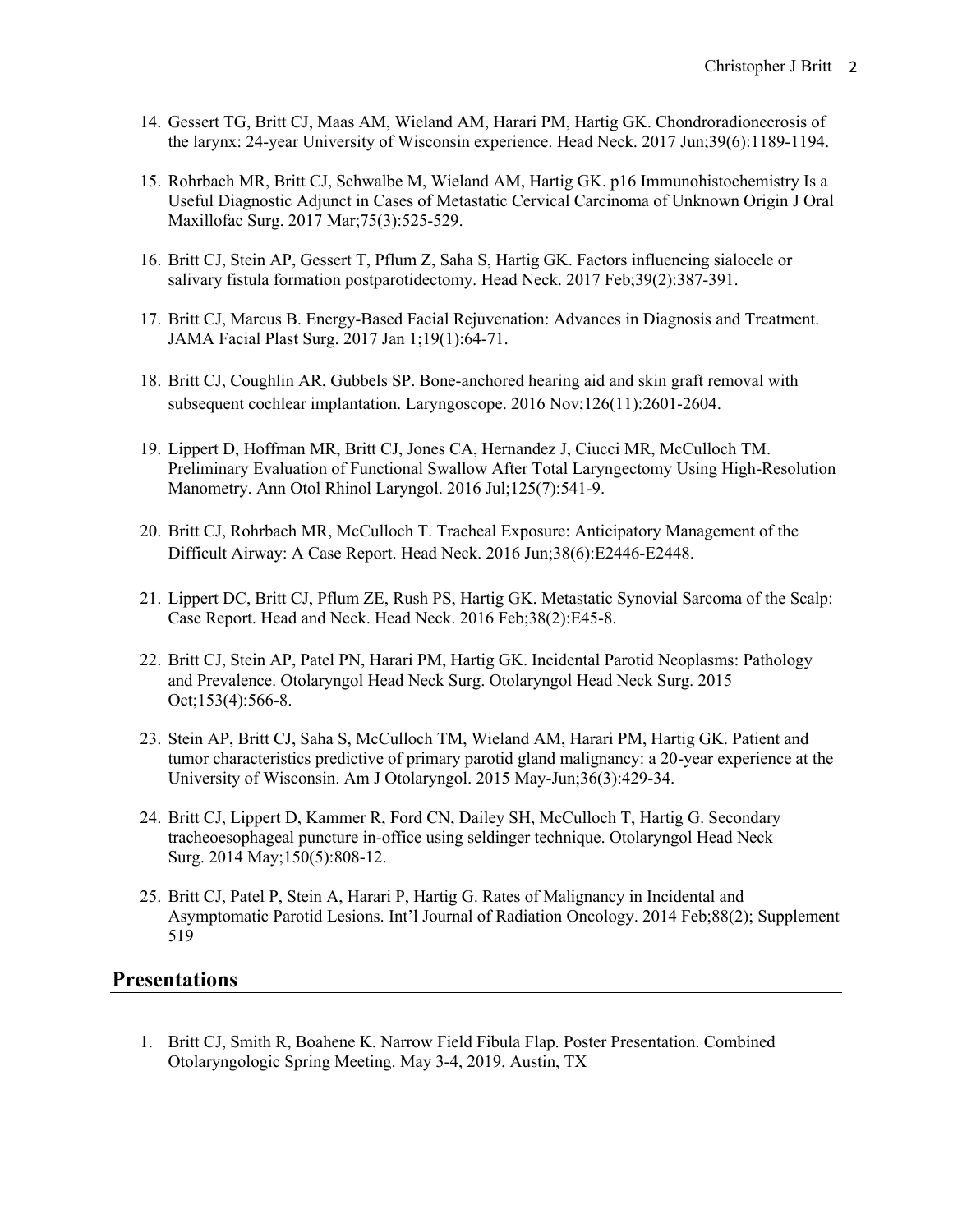- 2. Britt CJ, Hwang MS, Day A, Boahene K, Byrne P, Haughey B, Desai SC. Soft Palate Reconstruction: An Algorithmic Approach. Poster Presentation AAFPRS 2018. Combined Otolaryngologic Spring Meeting. April 18-22, 2018. National Harbor, MD
- 3. Britt CJ, Lee A, Kim I, Desai SC. Supercharged Pectoralis Major Myocutaneous Flap for Early Venous Congestion. Poster Presentation. Multidisciplinary Head and Neck Symposium. Scottsdale, AZ. Feb 2018.
- 4. Britt CJ, Hartig GK. Incidental Findings on FDG-PET/CT in Head and Neck Cancer. Oral Presentation. AAO - HNSF. Sept 12, 2018. Chicago, IL
- 5. Mass AA, Britt CJ, Hartig, GK. Value of Addition of Positron Emission Tomography for Primary Head and Neck Malignancy. Poster Presentation. AHNS 2017. Annual Meeting. April 26-27, 2017. San Diego, CA.
- 6. Britt CJ, Chang HY, Quon H, Kang H, Kiess AP, Eisele DW, Frick KD, Gourin CG. Quality Indicators of Laryngeal Cancer Care in Commercially Insured Patients. Oral presentation. Triological Society 2017 Combined Sections Meeting. January 19-21, 2017. New Orleans, LA
- 7. Bashir MB, Britt C, Gentry L, Hartig G, Kennedy T. CT and MRI characteristics of benign versus malignant palpable parotid masses. Oral Presentation. ASNR 54rd Annual Meeting. May 23-26, 2016. Washington, DC
- 8. Coughlin A, Britt CJ, Hartig G. Evaluation of Extrinsic Tongue Muscle Involvement as the Sole Criterion for a T4a Designation in Squamous Cell Carcinoma of the Base of Tongue. Poster Presentation. AHNS 9th International Conference on Head and Neck Cancer. July 16-20, 2016 Seattle, WA
- 9. Britt CJ, Wieland A. Asymptomatic Presentation of Masseteric Schwannoma. Poster Presentation. AHNS 9th International Conference on Head and Neck Cancer. July 16-20, 2016 Seattle, WA
- 10. Britt CJ, Wieland A. Operative Resection of Facial Nerve Paraganglioma Causing Complete Facial Nerve Paralysis with Immediate Facial Nerve Rehabilitation. Poster presentation. AHNS 9th International Conference on Head and Neck Cancer. July 16-20, 2016. Seattle, WA
- 11. Britt CJ, Coughlin A, Hartig G. Incidentally identified lesions in head and neck cancer patients on positron emission tomography-computed tomography. Poster Presentation. AHNS 9th International Conference on Head and Neck Cancer. July 16-20, 2016. Seattle, WA
- 12. Britt CJ. Epidemiology and Management of Oropharyngeal Carcinoma and its Sequalae. Oral Presentation. Society of Head and Neck Nurses. December, 2015. Madison, WI
- 13. Gessert T, Britt CJ, Wieland A, Harari P, Hartig G. Chondroradionecrosis and Late Radiation-Related Tissue Changes in the Larynx: 24-year University of Wisconsin Experience. Poster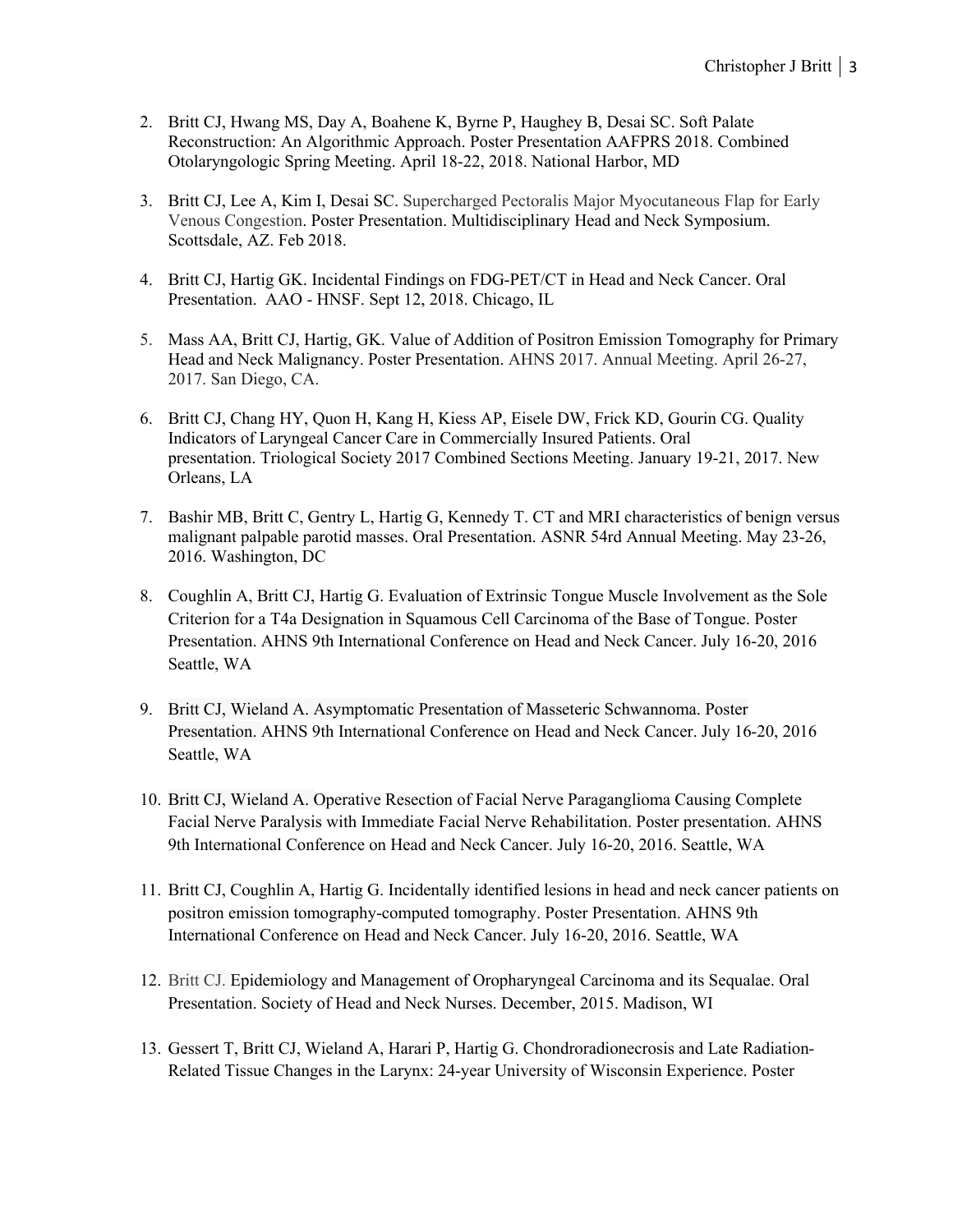Presentation. Multidisciplinary Head and Neck Cancer Symposium. February, 2016. Scottsdale, AZ

- 14. Wojciezynski A, Toya R, Hartig G, McCulloch T, Gessert T, Britt CJ, Avey G, Harari P. T3 Squamous Cell Carcinoma of the Glottic Larynx: Primary Radiation Treatment Outcomes. Poster Presentation. Multidisciplinary Head and Neck Cancer Symposium. February 2016. Scottsdale, AZ
- 15. Bashir M, Britt CJ, Gentry L, Hartig G, Kennedy T. CT and MRI Characteristics of Benign versus Malignant Incidental Parotid Masses. Oral Presentation. ASNR 53rd Annual Meeting. April 25-30th, 2015. Chicago, IL
- 16. Bashir M, Britt CJ, Gentry L, Hartig G, Kennedy T. CT and MRI Characteristics of Benign versus Malignant Incidental Parotid Masses. Oral presentation. Midwest Head and Neck Imaging Meeting. March 14-15, 2015. Rochester, MN
- 17. Britt CJ, Stein A, Hartig G. Patient and Tumor Characteristics Predictive of Primary Parotid Malignancy. Oral Presentation. Wisconsin Society of Otolaryngology. Oct 18, 2014. Elkhart Lake, WI
- 18. Britt CJ, Stein A, Hartig G. The Diagnostic Accuracy of Fine Needle Aspiration for Parotid Malignancy. Oral Presentation. AAO - HNSF. Sept 24, 2014. Orlando, FL
- 19. Britt CJ, Stein A, Hartig G. Factors Influencing Sialocele or Salivary Fistula Formation Post-Parotidectomy. Poster Presentation. AAO – HNSF. Sept 21-24, 2014. Orlando, FL
- 20. Britt CJ, Kille T. Pediatric Parotidectomy: a 20-Year Experience at a Single Institution. Poster Presentation. AAO - HNSF. Sept 21-24, 2014. Orlando, FL
- 21. Britt CJ, Stein A, Hartig G. Patient and Tumor Characteristics Predictive of Primary Parotid Malignancy. Poster Presentation. IFHNOS World Congress. July 26-30, 2014. New York, NY
- 22. Britt CJ, Stein A, Patel P, Wieland A, Hartig G. Rates of Malignancy in Incidental and Asymptomatic Parotid Lesions. Poster Presentation. Multidisciplinary Head and Neck Symposium Annual Meeting. February, 2014. Scottsdale, AZ
- 23. Britt CJ, Stein A, Patel P, Wieland A, Hartig G. Rates of Malignancy in Incidental and Asymptomatic Parotid Lesions. Oral Presentation. Wisconsin Society of Otolaryngology. October, 2013. Spring Green, WI
- 24. Britt CJ, Lippert D, Kammer R, Ford CN, Dailey SH, McCulloch T, Hartig G. Secondary tracheoesophageal puncture in-office using Seldinger technique. Oral Presentation. AAO - HNSF. September, 2013. Vancouver, BC
- 25. Britt CJ, Lippert D, Kammer R, Ford CN, Dailey SH, McCulloch T, Hartig G. Secondary tracheoesophageal puncture in-office using Seldinger technique. Poster Presentation. COSM. April, 2013. Washington, DC